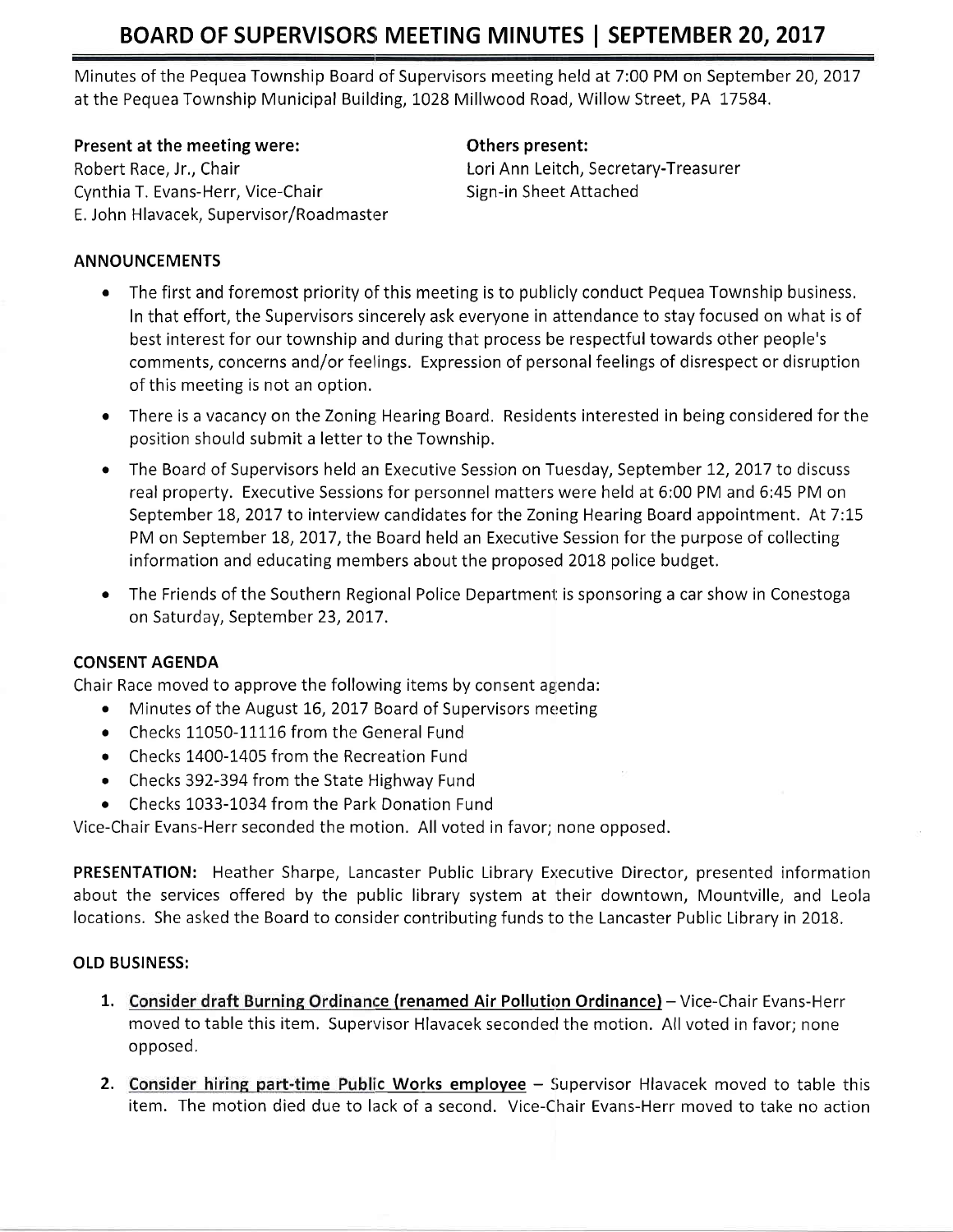on this item and direct the Secretary to remove it from the agenda. Supervisor Hlavacek seconded the motion. All voted in favor; none opposed.

- 3. Consider proposed Zoning Ordinance amendment The Pequea Township Planning Commission reviewed the proposed Zoning Ordinance amendment and recommended the Board reconsider the minimum message duration on dynamic display signs, The Solicitor provided a calculation to determine the minimum message duration using sign visibility distance and the posted speed limit. Vice-Chair Evans-Herr moved to authorize the Secretary to submit the revised Zoning Ordinance amendment to the Lancaster County Planning Commission and the Pequea Township Planning Commission. Supervisor Hlavacek seconded the motion. All voted in favor; none opposed.
- 4. Discuss stormwater concerns at 11 Doe Run Lane The Township Engineer provided two options to remedy the stormwater concerns on Doe Run Lane  $-$  a swale or a stormwater inlet. He recommended the inlet, but it is more costly to install. Supervisor Hlavacek moved to reestablish the swale at 11 Doe Run Lane. The motion died due to lack of a second. Vice-Chair Evans-Herr moved to install an inlet and pipe at 11 Doe Run Lane to be connected to the existing stormwater system. Chair Race seconded the motion.

Jackie Johns of 23 Pine Lane asked if this will get done now. Chair Race replied the vote has not been taken yet.

Gretchen Miller of 27 Clearview Road asked who will be paying for the pipe. Vice-Chair Evans-Herr responded the installation of the pipe and stormwater inlet in the right-of-way will be an expense to the Township.

Chair Race and Vice-Chair Evans-Herr voted in favor of installing a stormwater inlet; Supervisor Hlavacek voted nay,

5. Consider appointment of a Zoning Hearing Board member – Chair Race moved to adopt Resolution 455-2017 appointing Jeffrey G. Kreider to the Pequea Township Zoning Hearing Board to fill the unexpired term ending January 6, 2020. Supervisor Hlavacek seconded the motion. All voted in favor; none opposed.

### NEW BUSINESS:

- 1. Consider releasing escrow held for Fleming Tile and Marble Chair Race moved to release the escrow held for Fleming Tile and Marble in the amount of \$11,104,38. Vice-Chair Evans-Herr seconded the motion. All voted in favor; none opposed.
- 2. Consider reducing escrow held for Koch Property at 135 Leaman Rd Chair Race moved to reduce the escrow held for the Koch Property at 135 Leaman Road by \$30,909.10 to establish a new amount equal to \$12,513.51 which includes a contingency factor. Vice-Chair Evans-Herr seconded the motion. All voted in favor; none opposed.
- 3. Consider approving Minimum Municipal Obligation for Non-Uniformed Employee Pension Plan - Chair Race moved to adopt the Minimum Municipal Obligation for the Non-Uniformed Employee Pension Plan for 2018. Vice-Chair Evans-Herr seconded the motion. All voted in favor; none opposed.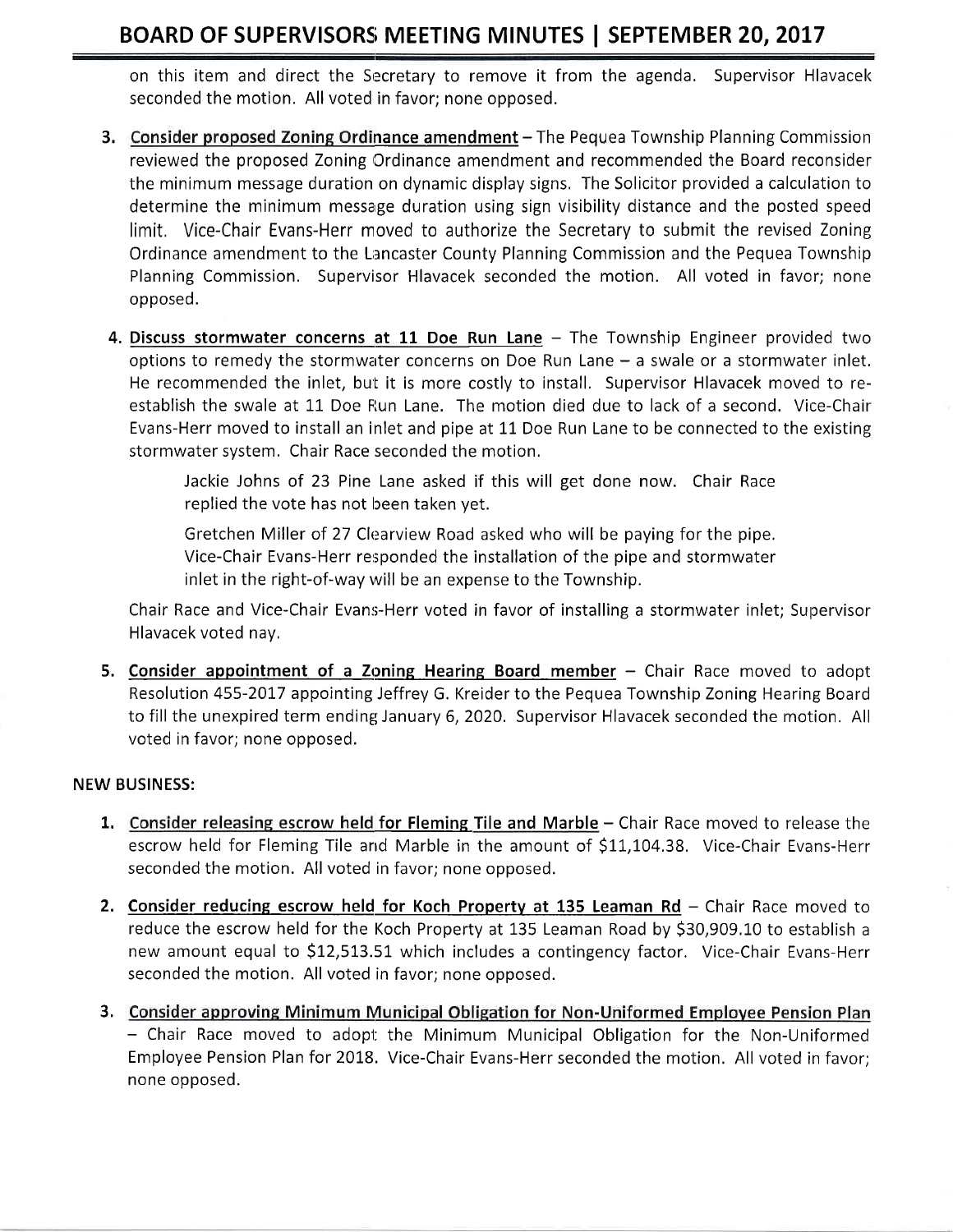4. Consider adopting Resolution to form municipal police force - Vice-Chair Evans-Herr moved to adopt Resolution 456-2017 creating a municipal police force to be known as the Southern Regional Police Department. Chair Race seconded the motion.

> Rob Reidenbach of 330 Pleasant View Drive asked if the conditions of the municipal police force are known to the public. When Chair Race asked for clarification, Mr. Reidenbach asked if the municipal police force can be created before the budget, staffing, and location are determined. Vice-Chair Evans-Herr replied the municipal police force has to be formed first, and funding will be discussed during the budget workshops.

Chair Race and Vice-Chair Evans-Herr voted in favor of creating a municipal police force; Supervisor Hlavacek voted nay.

- 5. Consider contributing funds to volunteer fire companies Vice-Chair Evans-Herr moved to release the budgeted amount of sixty-one thousand dollars (561,000.00) to be equally divided between the New Danville Fire Company and the West Willow Fire Company. Supervisor Hlavacek seconded the motion. All voted in favor; none opposed.
- 6. Consider amending required completion date on Road Contracts Supervisor Hlavacek moved to change the completion date on the Special Provisions to Contract M5-944 (Attachment 1-A) for the scheduled road projects from 10/01/2017 to 10/15/2017. After discussion, Supervisor Hlavacek withdrew his original motion and instead moved to change the completion date to 10/31/2017. The motion died due to lack of a second. Vice-Chair Evans-Herr moved to change the fifth item of the Special Provisions to Contract M5-944 (Attachment 1-A) to read as follows: "Work to be completed on or before  $11/15/2017$ . After  $11/16/2017$  liquidated damages apply..." Chair Race seconded the motion.

Thomas Haas of 2194 New Danville Pike asked who receives the penalty if the contractor fails to complete the work in time. Vice-Chair Evans-Herr informed him the liquidated damages are paid to the Township,

All voted in favor of changing the completion date to  $11/15/2017$ ; none opposed.

- Vice-Chair Evans-Herr moved to table this item and authorize the Secretary to post the proposed Resolution and Section 2325 of the Second Class Township Code on the website for public inspection. Chair Race seconded the motion. All voted in favor; none opposed. 7. Consider Resolution establishing form of notice of Tree Removal to Abutting Property Owners
- 8. Consider authorizing motor vehicles in Silver Mine Park for special events Vice-Chair Evans-Herr moved to authorize motor vehicles in Silver Mine Park for the following special events: the Haddad church service in October of 2017, the Lefever wedding on May 27, 2018, and Sickman's Mill tubing during the replacement of the Sand Hill Bridge in 2018. Chair Race seconded the motion. Allvoted in favor; none opposed.
- 9. Consider authorizing Fundraiser to restore Silver Mine in Park Vice-Chair Evans-Herr moved to authorize the Park and Recreation Board to hold fundraisers to restore the silver mine and benefit Silver Mine Park. Supervisor Hlavacek seconded the motion. All voted in favor; none opposed.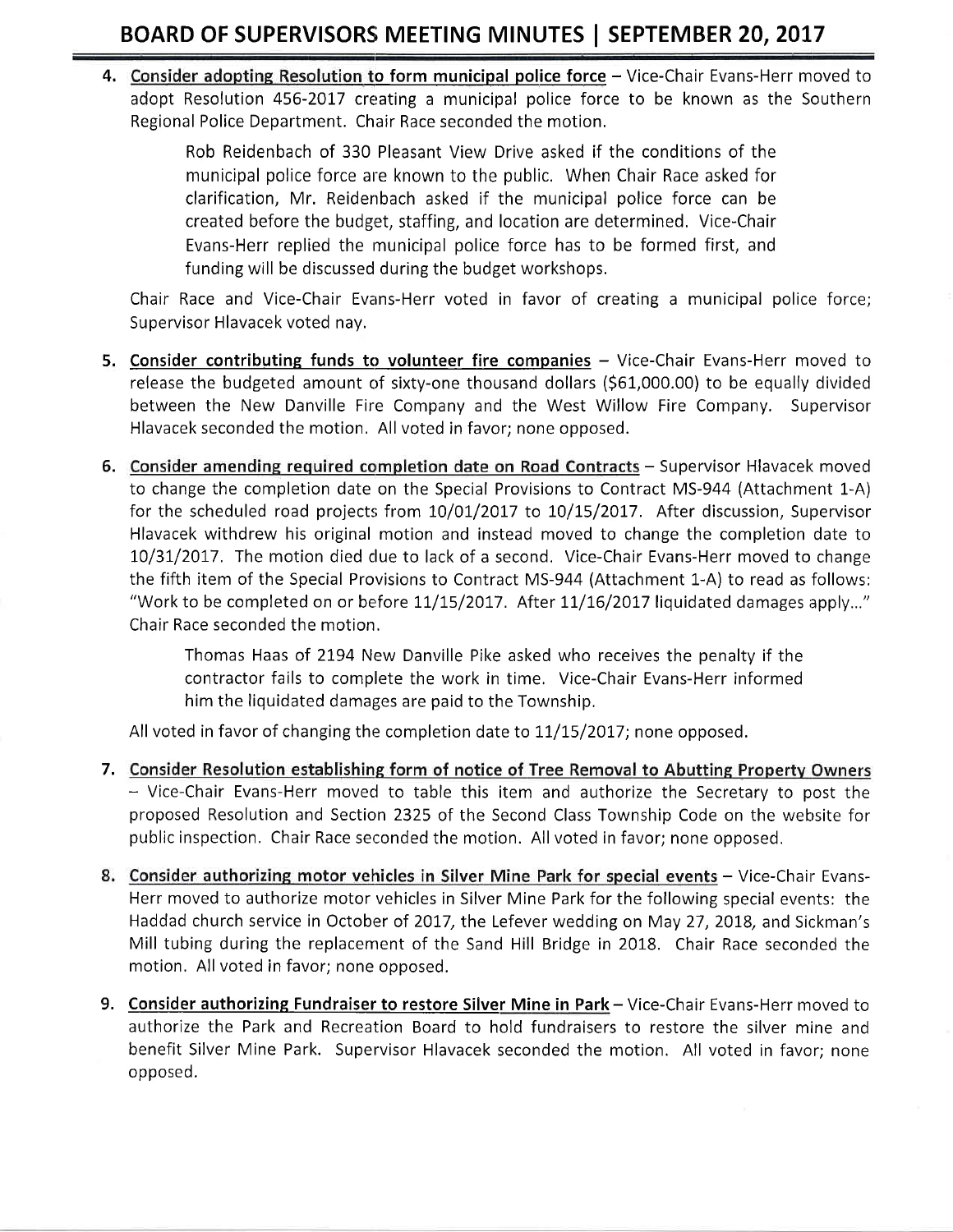- 10. Consider participating in the Local Update of Census Addresses Operation (LUCA) Chair Race moved to authorize the Secretary and Assistant Secretary to complete the Local Update of Census Addresses Operation (LUCA) for the 2020 Census. Vice-Chair Evans-Herr seconded the motion. All voted in favor; none opposed.
- 11. Schedule Budget Workshops Vice-Chair Evans-Herr moved to set the budget workshops on October 26<sup>th</sup> at 10 AM, November 9<sup>th</sup> at 10 AM, and November 21<sup>st</sup> at 7 PM, and the adoption hearing on December 14<sup>th</sup> at 7 PM. Chair Race seconded the motion. All voted in favor; none opposed.
- 12. Consider appointing a Representative to the Lancaster Inter-Municipal Committee (LIMC) -Chair Race moved to appoint Vice-Chair Evans-Herr the Pequea Township representative to the Lancaster Inter-Municipal Committee (LIMC). Supervisor Hlavacek seconded the motion. All voted in favor; none opposed.

#### ADDENDUM:

1. Consider participating in the Lancaster County Bridge Inspection Program - Chair Race moved to participate in the Lancaster County Bridge Inspection Program. Supervisor Hlavacek seconded the motion. All voted in favor; none opposed.

#### REPORTS/UPDATES:

Pequea Township Road Crew - Supervisor Hlavacek delivered the Roadmaster's Report.

Thomas Feeman of 347 Pleasant View Drive questioned the planned widening of Pleasant View Drive and Carol Lynn Drive. He believes the problem stems from <sup>a</sup> nuisance property, and if the township addressesthat issue, the parking problem will resolve itself. Vice-Chair Evans-Herr directed Mr, Feeman to the Township Engineer.

Rob Reidenbach of 330 Pleasant View Drive claimed he is being singled out with the parking prohibition in his development. Vice-Chair Evans-Herr disagreed with Mr. Reidenbach's accusation of hostilities directed at him and stated the action of the Board is in the interest of public safety.

Dennis Miller of 336 Pleasant View Drive referred to the petition against the parking prohibition that was presented to the Board previously. lt was signed by seventy residents of Willow Gardens.

Southern Regional Police Department - Chief Michener delivered his monthly report.

Thomas Haas of 2194 New Danville Pike feels there should be a zero tolerance policy for pipeline protestors.

meeting is scheduled for September 26, 2017. Southern Regional Police Commission - The Police Commission met on August 22, 2017. Their next

Lancaster County Inter-Municipal Committee - The Township's LIMC Membership has been re-activated. Pequea Township Zoning Hearing Board - No hearing held in September, and no hearing scheduled for October,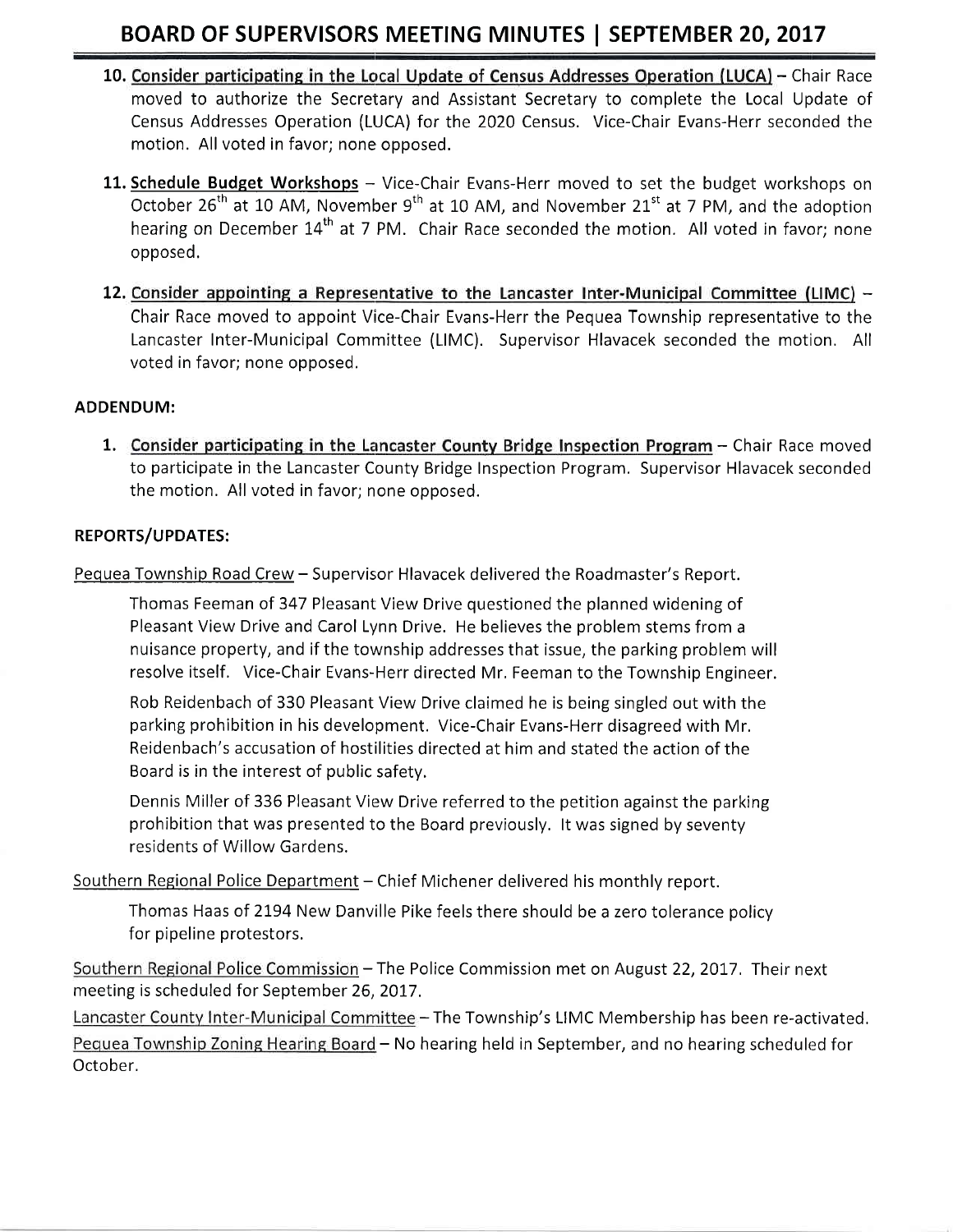Pequea Township Planning Commission – The Planning Commission will be reviewing a Subdivision Plan for Nathan and Lynare Pipitone at 1 Whipporwill Drive and a Stormwater Management Plan for Life Fellowship Church during their meeting on September 27,2017.

Pequea Township Park and Recreation Board - The Park Board met on September 13, 2017. Their next meeting will be held October 11, 2017.

#### PUBLIC COMMENTS:

Public comments will be taken at this time. Please come to the lectern and limit your comments to three minutes so that others can speak if they wish. Please give your name and address for the minutes. Additional time may be granted at the Board's discretion,

Thomas Feeman of 347 Pleasant View Drive asked the Board to revisit the plan to widen Carol Lynn Drive and Pleasant View Drive,

Kenneth Adams of 39 Cobblestone Drive favors having a local police department for Pequea Township, but he does not want to support Conestoga Township's police department.

Scott Edwards of 98 Baumgardner Road feels Pequea Township should have held Conestoga Township to the ternrs of the Articles of Agreement governing the regional police force, Vice-Chair Evans-Herr encouraged Mr. Edwards to participate in the budget workshops.

Dennis Miller asked what will happen if Conestoga Township does not contract police services from Pequea Township. Vice-Chair Evans-Herr said Pequea Township will staff accordingly.

Richard Cummings of 320 Pleasant View Drive heard a rumor Pequea Township is considering contracting with one trash hauler to service the municipality. Chair Race and Vice-Chair Evans-Herr both assured him that has not been discussed, The Trash Ordinance was recently reviewed by the Solicitor and the Lancaster County Solid Waste Management Authority (LCSWMA) to verify it complies with current legislation. A corresponding Resolution may need to be updated,

Joe Stoeckl of 283 Sprecher Road complained about outdoor cats, Chief Michener recommended he contact ORCA.

Rob Reidenbach of 330 Pleasant View Drive requested Public Comments be moved to the top of the agenda.

Mr. Reidenbach also complained about officers attending the Board of Supervisors meetings instead of performing police duties.

ADJOURNMENT at 9:31 PM

Respectfully Submitted,

Lori Ann Leitch, Secretary